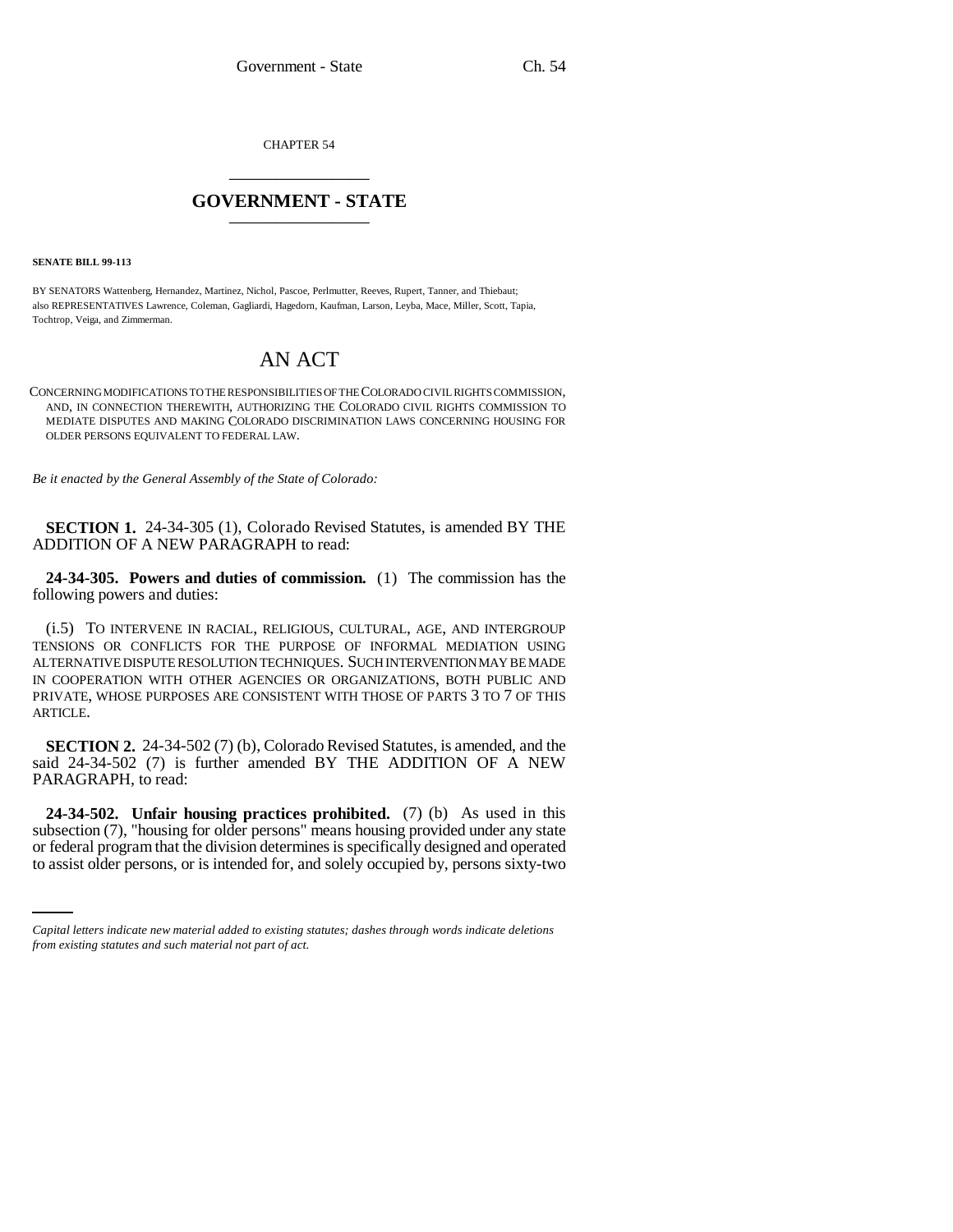years of age or older, or is intended and operated for occupancy by at least one person fifty-five years of age or older per unit. In determining whether housing intended and operated for occupancy by one person fifty-five years of age or older per unit qualifies as housing for older persons under this subsection  $(7)$ , the division shall require the following:

(I) The existence of significant facilities and services specifically designed to meet the physical or social needs of older persons or, if the provision of such facilities and services is not practicable, evidence that such housing is necessary to provide important housing opportunities for older persons THAT THE HOUSING FACILITY OR COMMUNITY PUBLISH AND ADHERE TO POLICIES AND PROCEDURES THAT DEMONSTRATE THE INTENT REQUIRED UNDER THIS PARAGRAPH (b);

(II) That at least eighty percent of the OCCUPIED units are BE occupied by at least one person WHO IS fifty-five years of age or older; per unit; and

(III) The publication of, and adherence to, policies and procedures which demonstrate an intent by the owner or manager to provide housing for persons fifty-five years of age or older THAT THE HOUSING FACILITY OR COMMUNITY COMPLY WITH RULES PROMULGATED BY THE COMMISSION FOR VERIFICATION OF OCCUPANCY. SUCH RULES SHALL:

(A) PROVIDE FOR VERIFICATION BY RELIABLE SURVEYS AND AFFIDAVITS; AND

(B) INCLUDE EXAMPLES OF THE TYPES OF POLICIES AND PROCEDURES RELEVANT TO A DETERMINATION OF SUCH COMPLIANCE WITH THE REQUIREMENTS OF SUBPARAGRAPH (II) OF THIS PARAGRAPH (b). SUCH SURVEYS AND AFFIDAVITS SHALL BE ADMISSIBLE IN ADMINISTRATIVE AND JUDICIAL PROCEEDINGS FOR THE PURPOSES OF VERIFICATION OF OCCUPANCY IN ACCORDANCE WITH THIS SECTION.

(d) (I) A PERSON SHALL NOT BE HELD PERSONALLY LIABLE FOR MONETARY DAMAGES FOR A VIOLATION OF THIS PART 5 IF SUCH PERSON REASONABLY RELIED, IN GOOD FAITH, ON THE APPLICATION OF THE EXEMPTION AVAILABLE UNDER THIS PART 5 RELATING TO HOUSING FOR OLDER PERSONS.

(II) FOR PURPOSES OF THIS PARAGRAPH (d), A PERSON MAY ONLY SHOW GOOD FAITH RELIANCE ON THE APPLICATION OF AN EXEMPTION BY SHOWING THAT:

(A) SUCH PERSON HAS NO ACTUAL KNOWLEDGE THAT THE FACILITY OR COMMUNITY IS NOT OR WILL NOT BE ELIGIBLE FOR THE EXEMPTION CLAIMED; AND

(B) THE OWNER, OPERATOR, OR OTHER OFFICIAL REPRESENTATIVE OF THE FACILITY OR COMMUNITY HAS STATED, FORMALLY, IN WRITING, THAT THE FACILITY OR COMMUNITY COMPLIES WITH THE REQUIREMENTS OF THE EXEMPTION CLAIMED.

**SECTION 3. Effective date.** This act shall take effect at 12:01 a.m. on the day following the expiration of the ninety-day period after final adjournment of the general assembly that is allowed for submitting a referendum petition pursuant to article V, section 1 (3) of the state constitution; except that, if a referendum petition is filed against this act or an item, section, or part of this act within such period, then the act, item, section, or part, if approved by the people, shall take effect on the date